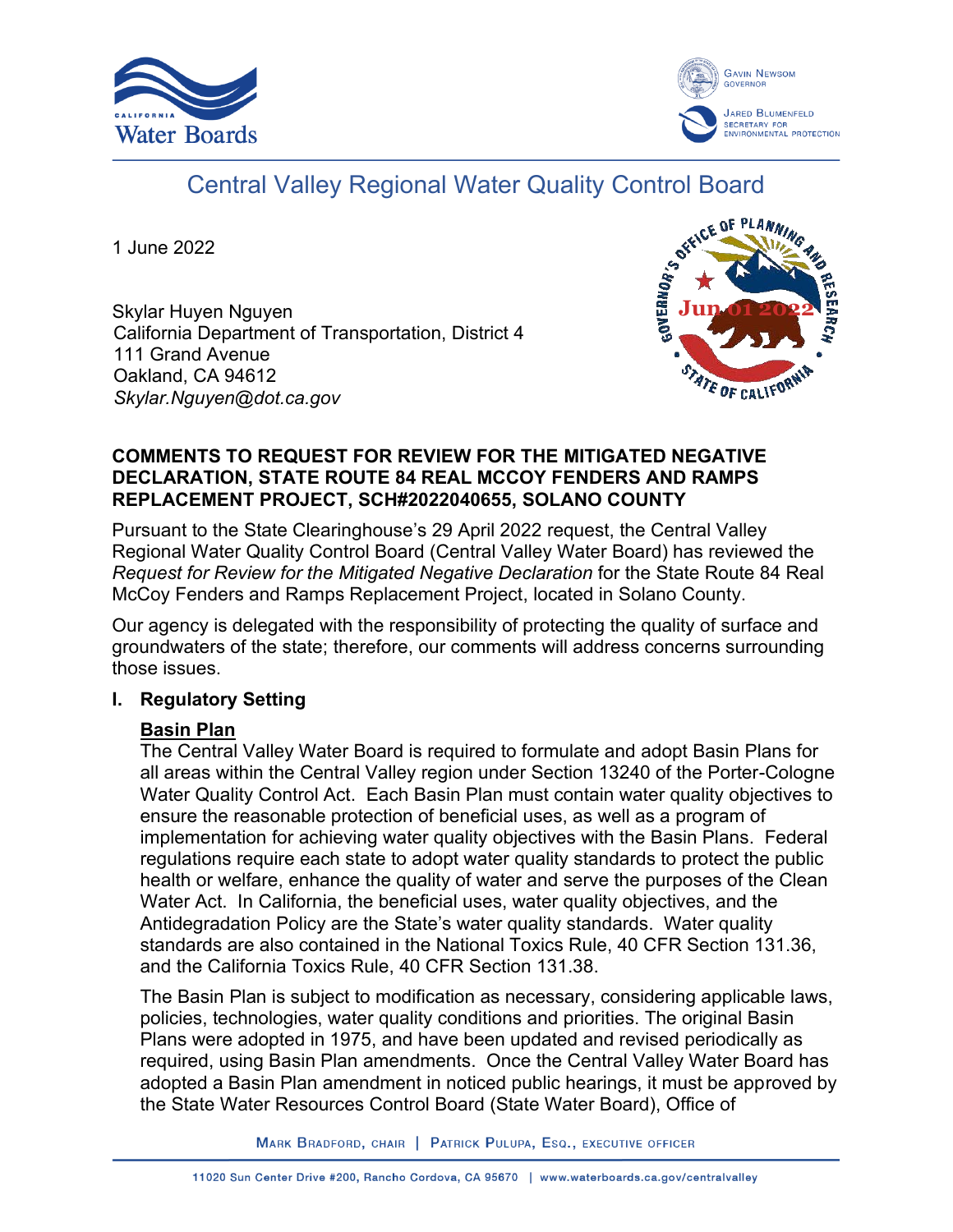State Route 84 Real McCoy Fenders  $\qquad 2 -$  1 June 2022 and Ramps Replacement Project Solano County

Administrative Law (OAL) and in some cases, the United States Environmental Protection Agency (USEPA). Basin Plan amendments only become effective after they have been approved by the OAL and in some cases, the USEPA. Every three (3) years, a review of the Basin Plan is completed that assesses the appropriateness of existing standards and evaluates and prioritizes Basin Planning issues. For more information on the *Water Quality Control Plan for the Sacramento and San Joaquin River Basins*, please visit our website:

[http://www.waterboards.ca.gov/centralvalley/water\\_issues/basin\\_plans/](http://www.waterboards.ca.gov/centralvalley/water_issues/basin_plans/)

## **Antidegradation Considerations**

All wastewater discharges must comply with the Antidegradation Policy (State Water Board Resolution 68-16) and the Antidegradation Implementation Policy contained in the Basin Plan. The Antidegradation Implementation Policy is available on page 74 at:

https://www.waterboards.ca.gov/centralvalley/water\_issues/basin\_plans/sacsjr\_2018 05.pdf

In part it states:

*Any discharge of waste to high quality waters must apply best practicable treatment or control not only to prevent a condition of pollution or nuisance from occurring, but also to maintain the highest water quality possible consistent with the maximum benefit to the people of the State.*

*This information must be presented as an analysis of the impacts and potential impacts of the discharge on water quality, as measured by background concentrations and applicable water quality objectives.*

The antidegradation analysis is a mandatory element in the National Pollutant Discharge Elimination System and land discharge Waste Discharge Requirements (WDRs) permitting processes. The environmental review document should evaluate potential impacts to both surface and groundwater quality.

## **II. Permitting Requirements**

## **Construction Storm Water General Permit**

Dischargers whose project disturb one or more acres of soil or where projects disturb less than one acre but are part of a larger common plan of development that in total disturbs one or more acres, are required to obtain coverage under the General Permit for Storm Water Discharges Associated with Construction and Land Disturbance Activities (Construction General Permit), Construction General Permit Order No. 2009-0009-DWQ. Construction activity subject to this permit includes clearing, grading, grubbing, disturbances to the ground, such as stockpiling, or excavation, but does not include regular maintenance activities performed to restore the original line, grade, or capacity of the facility. The Construction General Permit requires the development and implementation of a Storm Water Pollution Prevention Plan (SWPPP). For more information on the Construction General Permit, visit the State Water Resources Control Board website at: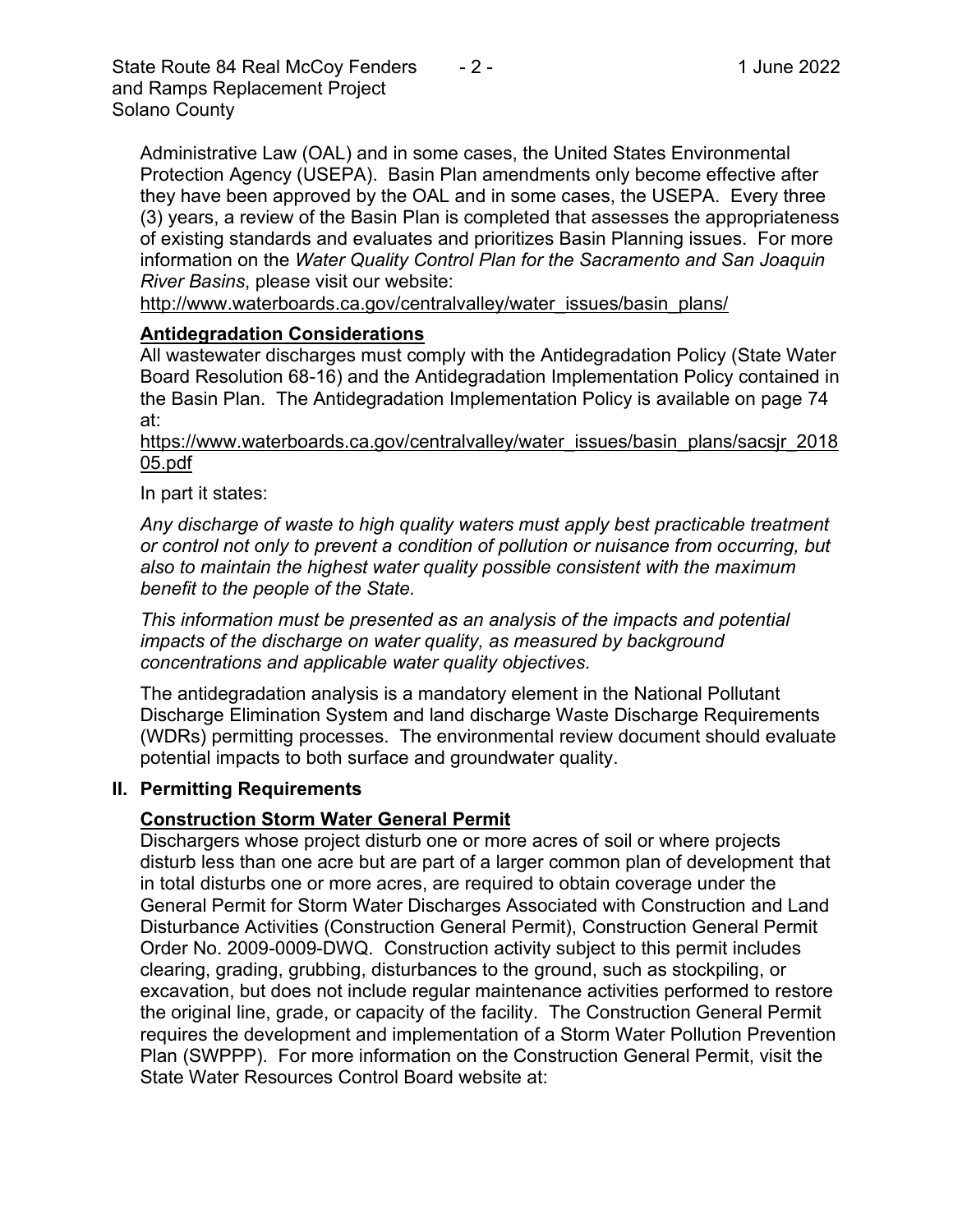[http://www.waterboards.ca.gov/water\\_issues/programs/stormwater/constpermits.sht](http://www.waterboards.ca.gov/water_issues/programs/stormwater/constpermits.shtml) [ml](http://www.waterboards.ca.gov/water_issues/programs/stormwater/constpermits.shtml)

#### **Phase I and II Municipal Separate Storm Sewer System (MS4) Permits<sup>1</sup>**

The Phase I and II MS4 permits require the Permittees reduce pollutants and runoff flows from new development and redevelopment using Best Management Practices (BMPs) to the maximum extent practicable (MEP). MS4 Permittees have their own development standards, also known as Low Impact Development (LID)/postconstruction standards that include a hydromodification component. The MS4 permits also require specific design concepts for LID/post-construction BMPs in the early stages of a project during the entitlement and CEQA process and the development plan review process.

For more information on which Phase I MS4 Permit this project applies to, visit the Central Valley Water Board website at:

http://www.waterboards.ca.gov/centralvalley/water\_issues/storm\_water/municipal\_p ermits/

For more information on the Phase II MS4 permit and who it applies to, visit the State Water Resources Control Board at:

http://www.waterboards.ca.gov/water\_issues/programs/stormwater/phase\_ii\_munici pal.shtml

#### **Industrial Storm Water General Permit**

Storm water discharges associated with industrial sites must comply with the regulations contained in the Industrial Storm Water General Permit Order No. 2014- 0057-DWQ. For more information on the Industrial Storm Water General Permit, visit the Central Valley Water Board website at:

http://www.waterboards.ca.gov/centralvalley/water\_issues/storm\_water/industrial\_ge neral\_permits/index.shtml

#### **Clean Water Act Section 404 Permit**

If the project will involve the discharge of dredged or fill material in navigable waters or wetlands, a permit pursuant to Section 404 of the Clean Water Act may be needed from the United States Army Corps of Engineers (USACE). If a Section 404 permit is required by the USACE, the Central Valley Water Board will review the permit application to ensure that discharge will not violate water quality standards. If the project requires surface water drainage realignment, the applicant is advised to contact the Department of Fish and Game for information on Streambed Alteration Permit requirements. If you have any questions regarding the Clean Water Act

<sup>&</sup>lt;sup>1</sup> Municipal Permits = The Phase I Municipal Separate Storm Water System (MS4) Permit covers medium sized Municipalities (serving between 100,000 and 250,000 people) and large sized municipalities (serving over 250,000 people). The Phase II MS4 provides coverage for small municipalities, including non-traditional Small MS4s, which include military bases, public campuses, prisons and hospitals.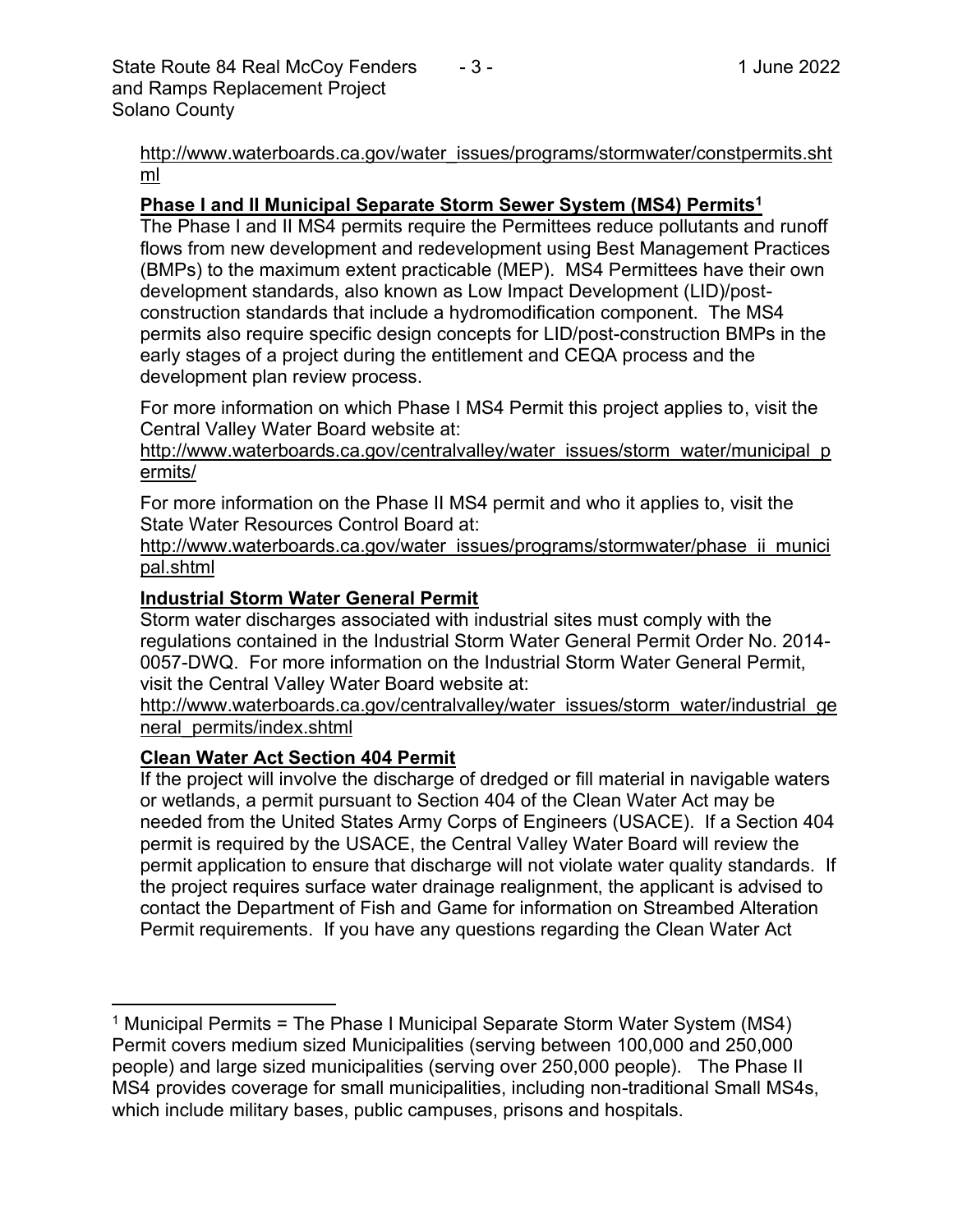State Route 84 Real McCoy Fenders 4.1 - 1 1 June 2022 and Ramps Replacement Project Solano County

Section 404 permits, please contact the Regulatory Division of the Sacramento District of USACE at (916) 557-5250.

#### **Clean Water Act Section 401 Permit – Water Quality Certification**

If an USACE permit (e.g., Non-Reporting Nationwide Permit, Nationwide Permit, Letter of Permission, Individual Permit, Regional General Permit, Programmatic General Permit), or any other federal permit (e.g., Section 10 of the Rivers and Harbors Act or Section 9 from the United States Coast Guard), is required for this project due to the disturbance of waters of the United States (such as streams and wetlands), then a Water Quality Certification must be obtained from the Central Valley Water Board prior to initiation of project activities. There are no waivers for 401 Water Quality Certifications. For more information on the Water Quality Certification, visit the Central Valley Water Board website at:

https://www.waterboards.ca.gov/centralvalley/water\_issues/water\_quality\_certificatio n/

#### **Waste Discharge Requirements – Discharges to Waters of the State**

If USACE determines that only non-jurisdictional waters of the State (i.e., "nonfederal" waters of the State) are present in the proposed project area, the proposed project may require a Waste Discharge Requirement (WDR) permit to be issued by Central Valley Water Board. Under the California Porter-Cologne Water Quality Control Act, discharges to all waters of the State, including all wetlands and other waters of the State including, but not limited to, isolated wetlands, are subject to State regulation. For more information on the Waste Discharges to Surface Water NPDES Program and WDR processes, visit the Central Valley Water Board website at:https://www.waterboards.ca.gov/centralvalley/water\_issues/waste\_to\_surface\_wat er/

Projects involving excavation or fill activities impacting less than 0.2 acre or 400 linear feet of non-jurisdictional waters of the state and projects involving dredging activities impacting less than 50 cubic yards of non-jurisdictional waters of the state may be eligible for coverage under the State Water Resources Control Board Water Quality Order No. 2004-0004-DWQ (General Order 2004-0004). For more information on the General Order 2004-0004, visit the State Water Resources Control Board website at:

https://www.waterboards.ca.gov/board\_decisions/adopted\_orders/water\_quality/200 4/wqo/wqo2004-0004.pdf

#### **Dewatering Permit**

If the proposed project includes construction or groundwater dewatering to be discharged to land, the proponent may apply for coverage under State Water Board General Water Quality Order (Low Threat General Order) 2003-0003 or the Central Valley Water Board's Waiver of Report of Waste Discharge and Waste Discharge Requirements (Low Threat Waiver) R5-2018-0085. Small temporary construction dewatering projects are projects that discharge groundwater to land from excavation activities or dewatering of underground utility vaults. Dischargers seeking coverage